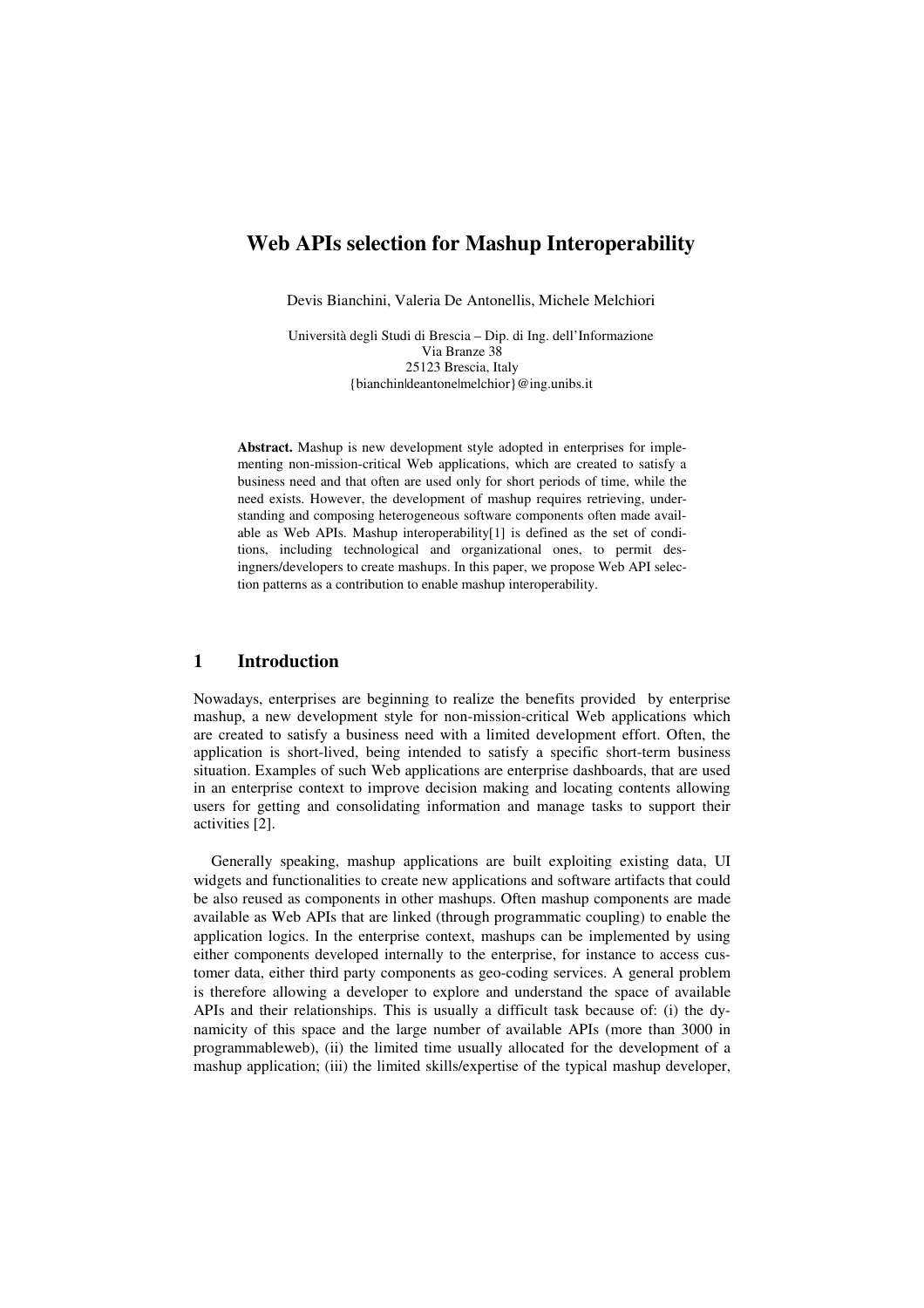who should develop a new application by looking for suitable Web APIs according to an exploratory perspective, without a wide knowledge about the available Web APIs and how their linkage can be performed.

With reference to these problems, we present and discuss in this paper the concept of APIs selection patterns to proactively assist a mashup application designer in the mashup developing process, we discuss them in the enterprise application development context emphasizing their contribution with respect to the software reuse lifecycle and, finally, we formalize this concept.

**Related work.** Several efforts have been devoted to the design of tools which support improved development of mashups [3]. In [4], a faceted classification of unstructured Web APIs and a ranking algorithm have been applied to the programmableweb APIs repository to improve the search mechanism. The classification and searching solution is still based on IR techniques. The MatchUp system described in [5] addresses the problem of suggestion of patterns to link mashups components: when the designer selects a set of components, the system suggests code patterns to connect these components on the basis of recurrent patterns in the repository.

A Web-based interface which supports mashup of semantic-enriched Web APIs is proposed in sMash [6]. Possible mashups are shown as a graph, where each vertex represents an API and an edge between two APIs means that they are mashupable, that is, they can be used together in a mashup.

## **2 Enterprise Mashup Development Scenario**

In the enterprise context, mashup has been adopted as development approach both from business functions and IT departments. Enterprise applications can be divided into: *long term-strategic applications* that are developed by the IT department and *short term-tactical applications* that are required for covering situational business needs, as we stated before. The development of the second type cannot be fully supported by IT departments that generally have limited resources for satisfying application development and support. Moreover, it is usually too expensive to adopt traditional skills/processes for creating short term-tactical applications that have a limed audience and lifetime. As a consequence, mashup paradigm can provide a solution if implemented as a process according to the following phases: (i) IT department creates catalog of components and provides code-free assembly tools; (ii) business users can create and share their own mashup applications for personal or team use – without IT intervention.

On one hand, business functions/users get advantage from this process because they experience more control in addressing their needs. In fact, they can implement situational applications in a shorter time and with a relative independence from enterprise IT departments. On the other hand, IT departments implement non-mission critical applications as mashups because their development requires lower effort, programming skills and shorter time. Beside these considerations, mashups techniques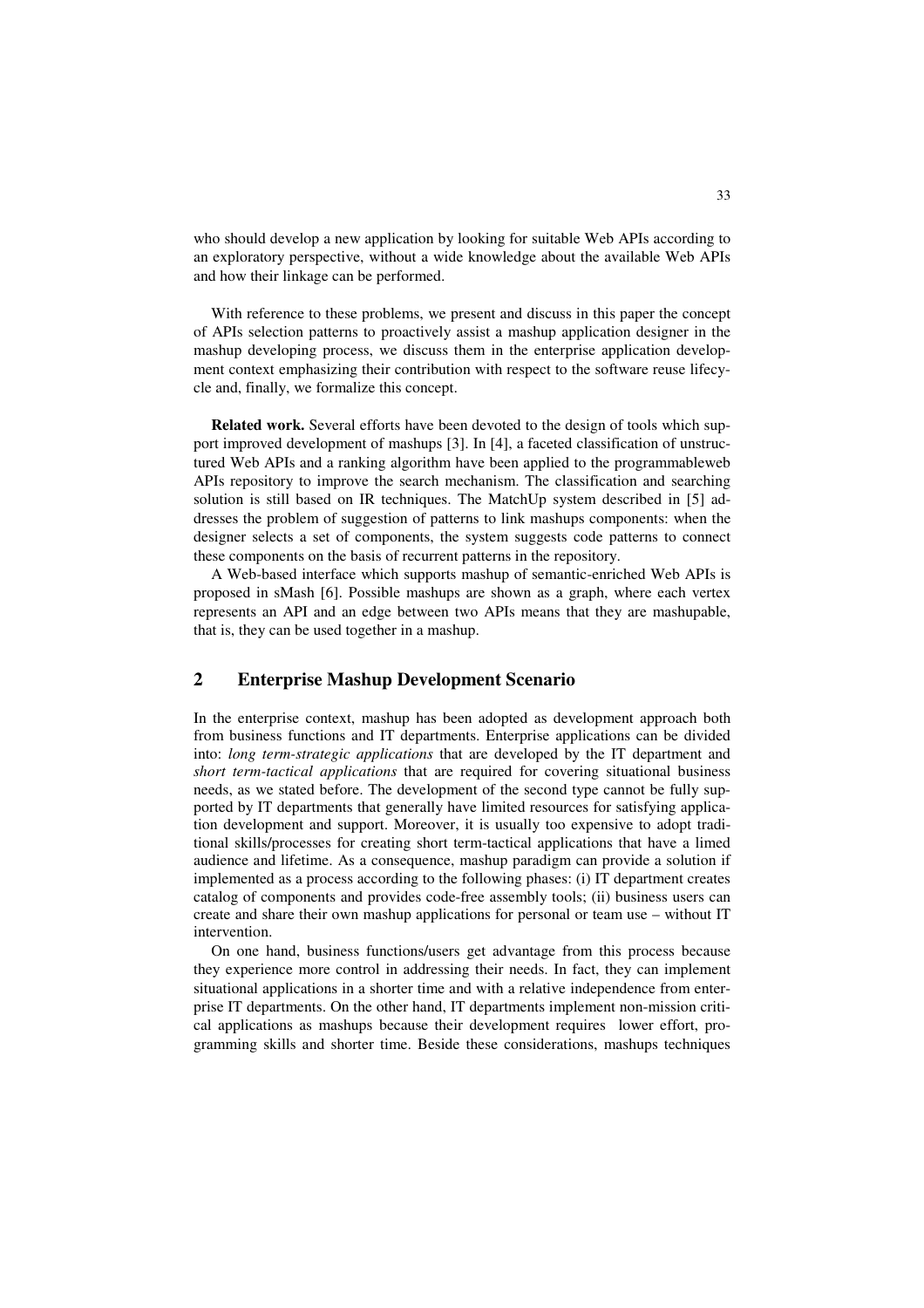and tools allow enterprise functions to deal with the typical interoperability problem of integrating heterogeneous data and functionalities.

According to [7] the main reasons to adopt mashups in organizations include: (i) reduce uncertainly and compress timeline in projects; (ii) creating a virtuous cycle of reuse; (iii) enabling quick assembling of applications for new situations. In particular, the presence of an effective cycle of reuse (Fig.1, adapted from [7]) creates the conditions for compressing the lngth of the development phases.

However, building a mashup requires the ability for solving problems and making design choices at different abstraction levels: technology, authentication and privacy on the content, choice of the most suitable components and functionalities, choice of component integration at server or client side.



Fig. 1. Cycle of reuse in the mashup development process

Specifically, our proposal focuses, as we told, on the problem of selecting and integrating APIs and functionalities. Therefore in the following section, we formalize selection patterns to support interactive and proactive mashup development by helping designer to choose the more suitable APIs. The selection patterns are based on: (i) semantic annotation of Web API descriptions with respect to domain ontologies; (ii) organization of Web APIs based on automated matching techniques apt to establish

.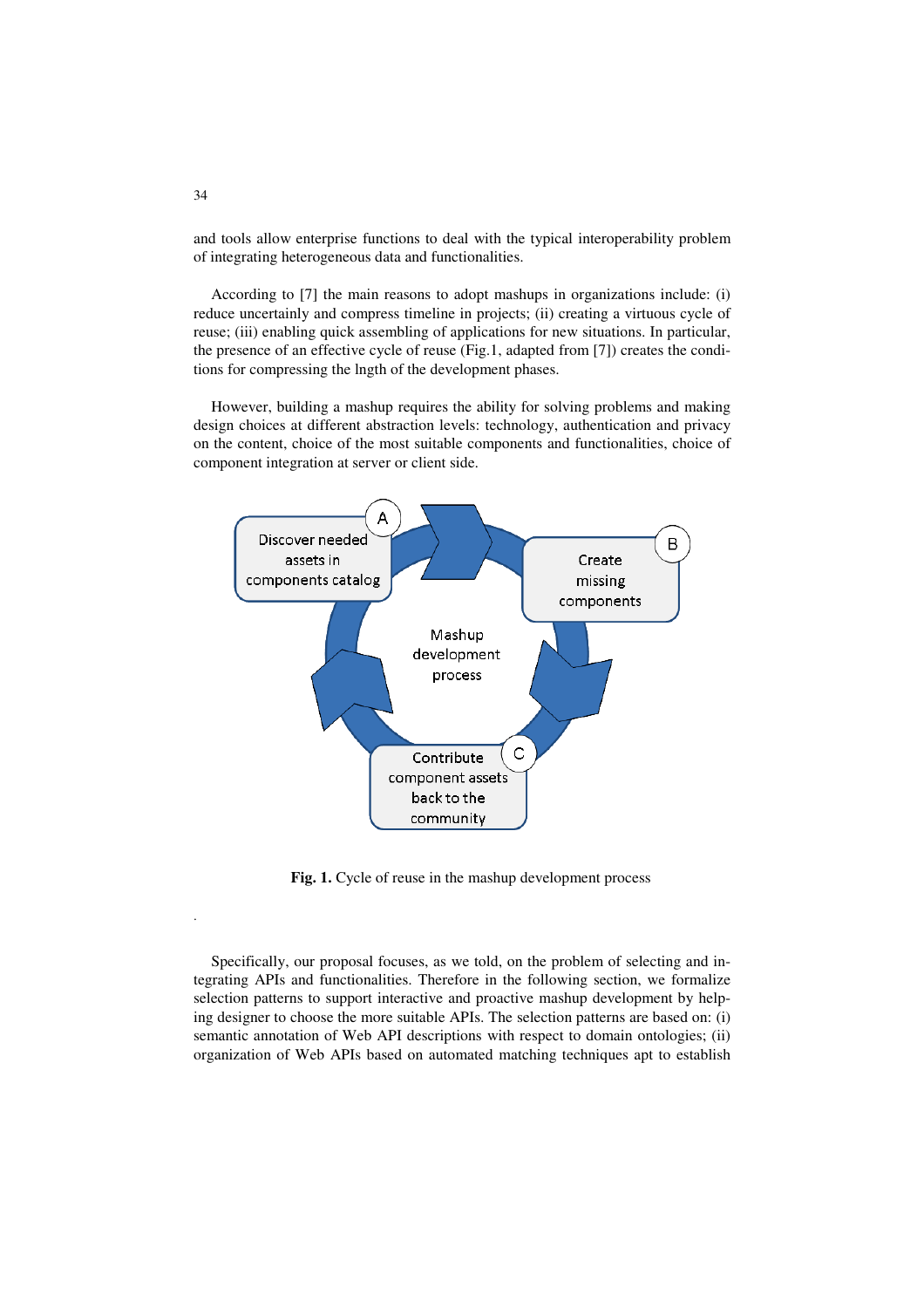semantic links between them according to properly defined similarity and coupling criteria (not presented in this paper).

### **3 Selection patterns**

With reference to the development process of a mashup  $M$  (Fig. 1) we identify three relevant useful selection patterns:

– *Search*, to suggest a set of Web APIs that match a given Web API specification  $W_{τ}$ ;

– *Completion*, to suggest a list of Web APIs that can be coupled to a given Web API  $W_{\tau}$  belonging to *M*;

– *Substitution*, to suggest a list of Web APIs that can be substituted to the Web API  $W_{\tau}$  belonging to *M*;

Formally, a *selection pattern* is defined as a 4-uple  $\langle W_{\tau}, m_{\tau}, \delta_{\tau}, \leq_{\tau} \rangle$  where  $\tau$  is the purpose of the selection pattern, i.e., *Search*, *Completion*, *Substitution*.

The metric  $m<sub>\tau</sub>$  is used to evaluate, respectively, the degree of matching if the pattern is *Search*, the degree of coupling if the pattern is *Completion*, the similarity between each suggested Web API and  $W_{\tau}$  if the pattern is *Substitution*. The threshold  $\delta_{\tau}$ is used to filter out not relevant Web APIs. A Web API *W*<sup>j</sup> is suggested to the designer if  $m_{\tau}(W_{\tau}, W_j) \ge \delta_{\tau}$ . Finally,  $\le_{\tau}$  is a function to rank the suggested Web APIs.

With regard to their application to the development process, the selection patterns support both the designer (see Fig.2) in the different phases of the mashup development and in the implementation of the practice of the reuse. With respect to the development phases, *Search* and *Completion* patterns allow the designer, respectively, to search for APIs matching a given specification and to search for APIs that can be coupled with a given one in the application, providing complementary functionalities.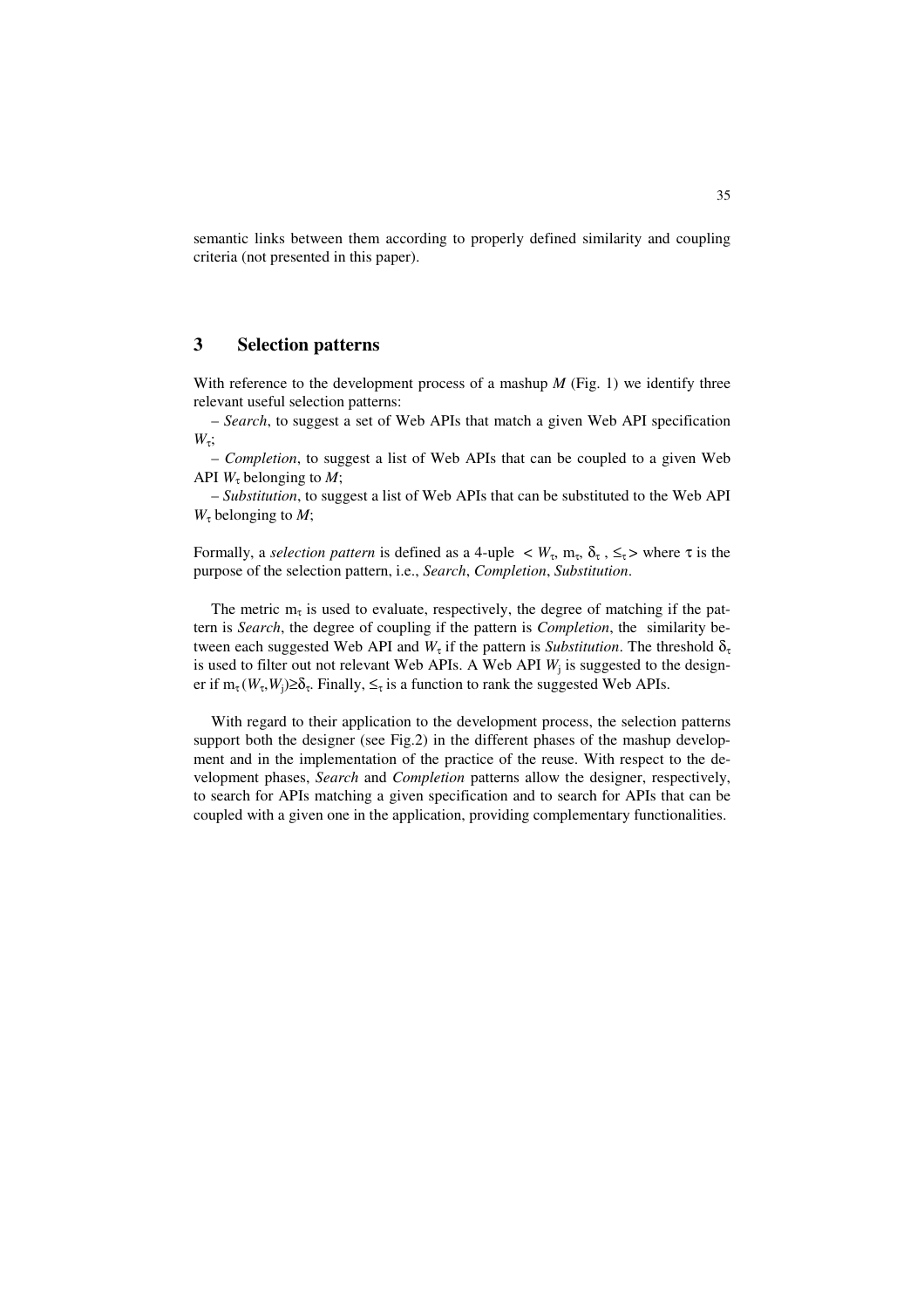

**Fig. 2.** Selection patterns support to development phases

The *Substitution* pattern allows for substituting APIs in the mashup with other functionally similar APIs under the constraints of minimizing the effort to implement the substitution. In this case, the general purpose of the substitution is that of improving the overall quality of the application by means of replacing those APIs no more available or maintained or with low quality features. The proposed patterns contribute to stimulate the virtuous cycle of reuse highlighted in Fig.1.In particular, given that the *Substitution* pattern is used to improve the quality of the mashup and to make it more stable, it favors the practice of sharing quality mashup within the users/developers community.

#### **3.1 Semantic descriptions of APIs**

Selection patterns are based on semantic annotation of Web API descriptions with respect to domain ontologies. In this section, we briefly discuss how this can be obtained. In fact, the design of Web applications from APIs independently provided by third parties is hampered by the semantic heterogeneity of API descriptions (in terms of input/output variables, operations) and by their number, that makes impractical and cumbersome their manual selection. We distinguish two cases in API semantic description: (i) the semantic characterization of available APIs; (ii) the semantic characterization of a requested API, as formulated by the designer.

Semantic annotation of APIs in our framework is obtained according to the steps suggested in the SWEET tool [8]: (a) identification of elements (that is, operations, inputs, outputs) in the unstructured HTML document which represents the API, to produce an hRESTS description; (b) search for ontologies suitable for elements annotation and of taxonomies of categories for API classification; (c) annotation and classification of the API according to the MicroWSMO notation. This last step allows to provide a formal description of an API that is preliminary to the formal definition of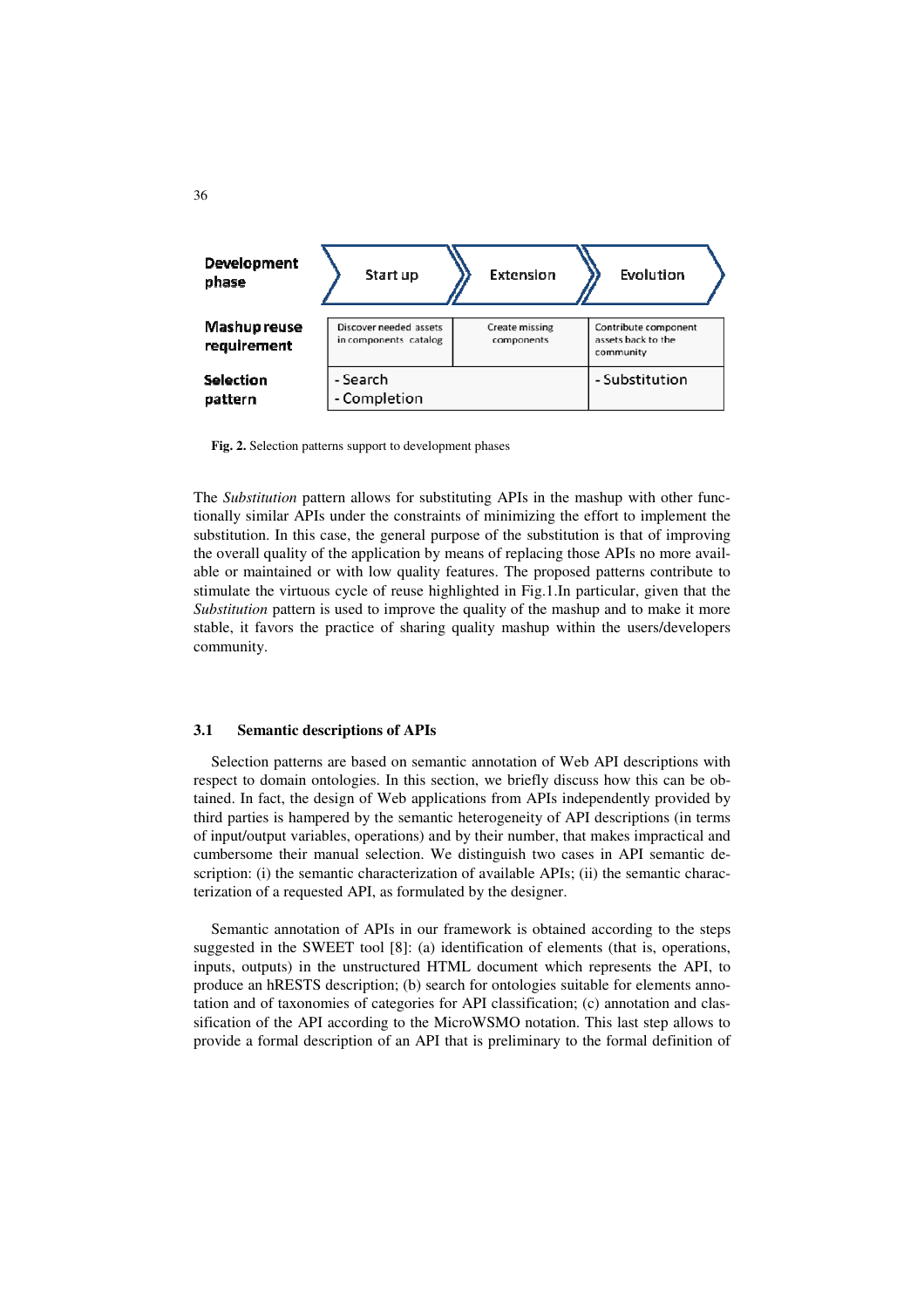the similarity and coupling metrics[9] used to implement the recommendation patterns.

We define a semantic descriptor  $W_i$  for a semantically annotated API as:

$$
W_i = \langle CAT_i, OP_i, EV_i \rangle \tag{1}
$$

where  $CAT_i$  is a set of categories associated with the API,  $OP_i$  is a set of operations, *EV*<sup>*i*</sup> is a set of events that the API can generate. Each operation  $op_k \in OP_i$  is described by the operation name  $op_k$ , the operation inputs  $IN(op_k)$  and the operation outputs *OUT(op<sub>k</sub>*). Each event  $ev_h \in EV_i$  is described by a set of event arguments, used to represent the API state changes triggered by event occurrence. Operation I/Os and event arguments are references to the concepts of the domain ontologies selected during the API annotation process.

The semantic characterization of a request for an API is similar and defined as follows:

$$
W_{\rm r} = \langle CAT_r, opt_r \rangle \tag{2}
$$

where *CAT<sub>r</sub>* is the set of categories featuring the request and  $opt_r = \langle OP(W_r), IN(W_r),$  $OUT(W_r)$  are the sets of required operation names (resp., input names, output names). With respect to the definition  $(1)$ , the descriptor  $W_r$  has a flattened structure, since the sets  $IN(W_r)$  and  $OUT(W_r)$  are specified independently from the operation in  $OP(W<sub>r</sub>)$  they belong to. In fact, according to the exploratory search perspective, the designer could not have a precise idea about the structure of the descriptor to search.

#### **4 Conclusions**

In this paper, we have proposed and formalized semantics-enabled recommendation patterns for component selection to support the enterprise mashup development and component reuse process and giving a contribution to implement mashup interoperability. In our proposal, mashups are built from semantically described APIs that are classified and abstracted as semantic descriptors. Suitable metrics have been defined to establishing semantic relationship among APIs and implement the patterns.

Future work includes testing the patterns on real case scenarios. For this the purpose, we have a developed a software tool and we are studying their effectiveness by applying them to publicly available APIs, as the ones from the public registry www.programmableweb.org.